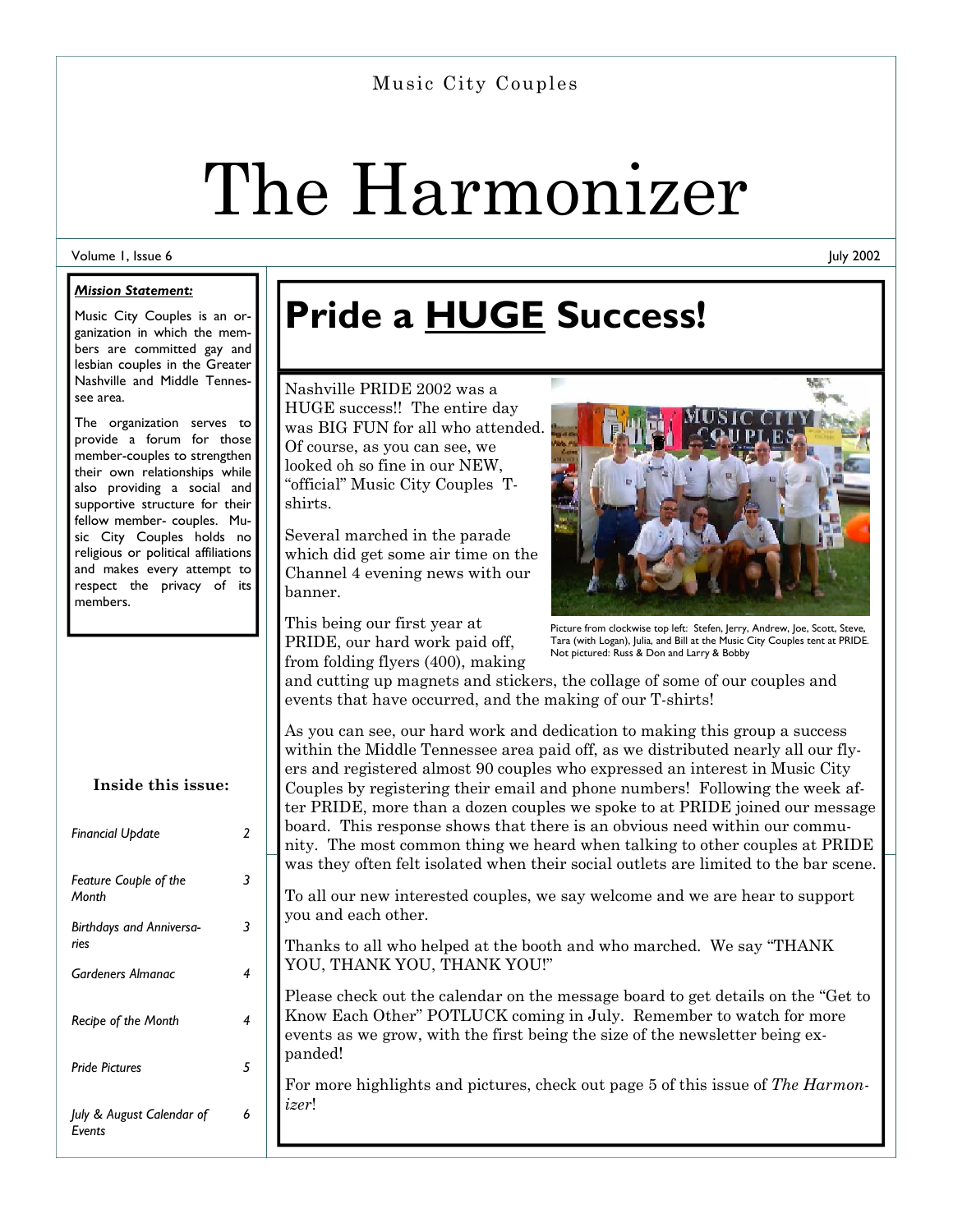## **Organizational Update**

June 7th , Music City Couples had it's second organizational, all member meeting.

Several items of importance were discussed as well as the winner of our new logo being announced. Items discussed included continuing with 4th Friday bowling and making sure that it is announced on the message board to all members a week before to remind them. Also, something new we are going to try is having dinner night the third Tuesday of every month. What we hope this allows is for as many couples to get together at a different restaurant around town in hopes of everyone getting to know each other in a relaxed atmosphere. We realize not everyone can attend but those who do are sure to have a good time. Pride was also discussed and our new



t-shirts with the logo were handed out, and what the future of our organization holds. Even if you were not there, if you have a suggestion let us know, as those that were there had many good suggestions to move us forward and help us grow. Congratulations to Stefan for submitting our winning logo! For submitting the winning logo, he and Steve receive half off their yearly membership dues this year!

As new members join, we say "**WELCOME TO MUSIC CITY COUPLES!**" and look forward to getting to know you all.

### **Music City Couples Finance Report**

#### **Revenues to date**

| Membership Dues             | \$604 | <b>Membership Dues Collected:</b> |
|-----------------------------|-------|-----------------------------------|
| Couples National Donation   | \$100 | Steve & Scott<br>\$50             |
| <b>Total Revenue:</b>       | \$704 | Russ & Don<br>\$50                |
|                             |       | Joe & Andrew<br>\$48              |
| <b>Expenses to Date:</b>    |       | Gary & Jim<br>\$48                |
| <b>Bank Service Charges</b> | \$22  | David & Kenneth<br>\$48           |
| Check Charges               | \$13  | Julia & Tara<br>\$48              |
| Misc Pride Expenses (est)   | \$253 | \$48<br>Greg & Ken                |
| Pride Booth Rent            | \$120 | Sunny & Kathy \$48                |
| <b>Total Expenses:</b>      | \$408 | Bill & Jerry<br>\$48              |
|                             |       | Joe & Garry<br>\$48               |
|                             |       | Duane & Greg<br>\$48              |
|                             |       | Jon & Cliff<br>\$48               |
|                             |       | Stefen & Steve<br>\$24            |

**\*Note—Expenses for Pride are estimated and** \$604 **have not all been itemized and reimbursed**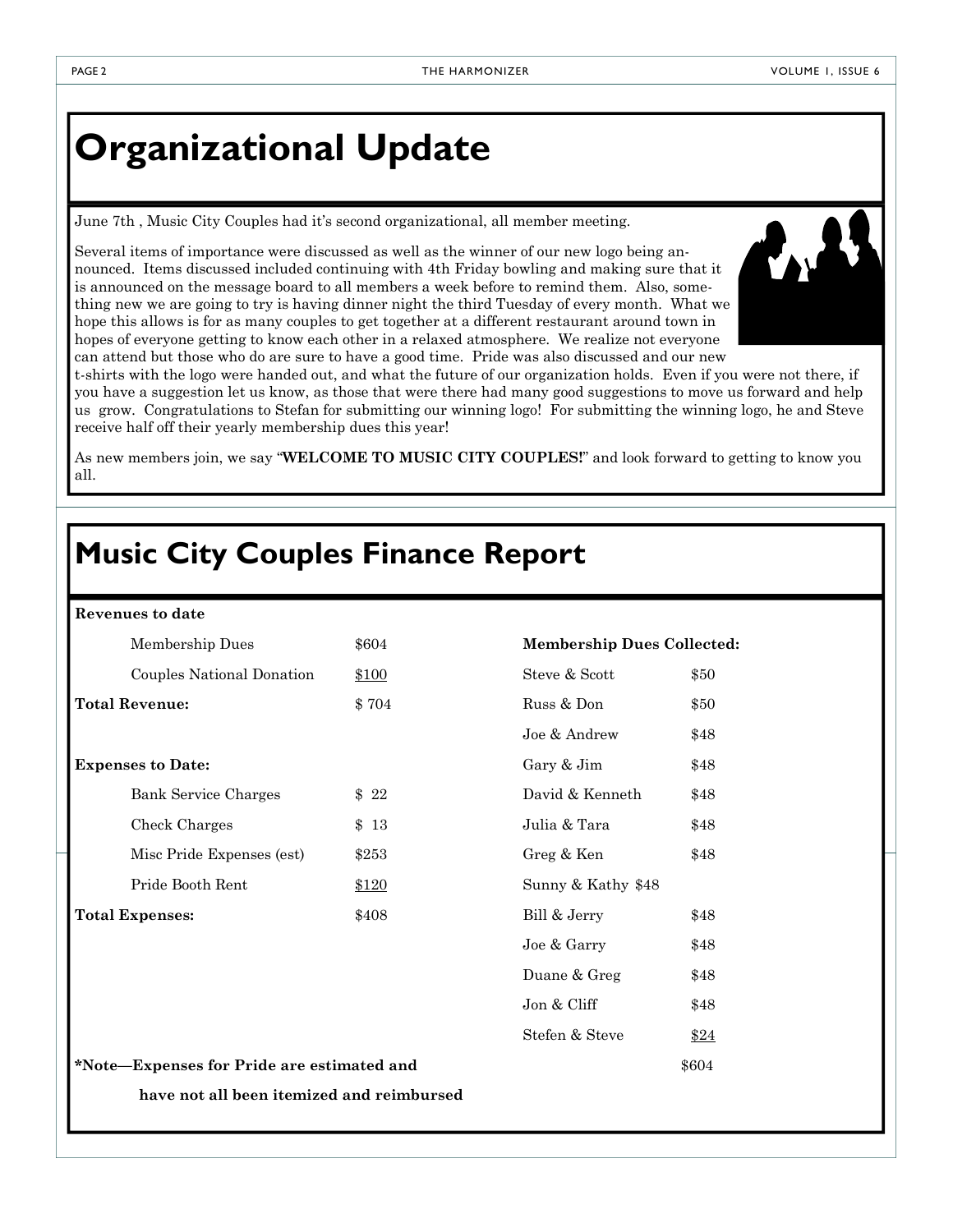# **Feature Couple of the Month: Bill & Jerry**

**(Interview by Julia)** 

**So, Bill, Jerry, how did you all meet?** We met online 6 months before we actually met in person and had a date. Then we lost touch but I (Bill) was able to track Jerry down again by finding his ad on Love @ Aol.com. Jerry thought the way they met was "perfect" but Bill says, we did'nt even like each other when we first met." Jerry, "yes we did." Well however it started out you can tell the love is in the air as they recollect those first days and months.

**What did you like about each other?** Jerry said, "once Bill's nervousness calmed some I just wanted the date to last a lot longer." Bill's first attraction to Jerry came when Bill saw his picture online. He made mention of using Jerry's "ears as handles." Hmm.....Jerry say's, "you never told me that." His face is a few shades of red as he chuckles out loud.



Jerry & Bill

**What was you're first date like? "**Well, we went to the Olive Garden for dinner. Love Circle came next, then we went to the Bicentennial Mall to walk around and later to the airport to watch the planes land. The date lasted 8 hours..... "

**How did you all feel after the first date? Bill:** "It was love at first site for me. I went home and cancelled all future dates." **Jerry:** "I was hooked....but I still went on a date the next night just to be sure."

**What is it that you love about each other? Bill: "**I like the way he looks at me, I know that I am loved." **Jerry:** I like his honesty, his sincerity and his caring nature."

**Do you all have any pet names for each other?** "Well", (they both laugh outloud), none that we can mention." "Let's go with baby and honey."

**Do you all have any hobbies? Bill:** "I like to landscape, to fish and to read fantasy novels." **Jerry:** "Well, we both like to ride bikes, camp and travel when the timing is right."

**Any pets?** "Oh yes girl, we have four dogs. Three Schipperke's and one Lhasa Apso. Meana, Gretchen, Skippy and Sasha. We love our girls and Skippy is the most recent addition to our family."

**What is your idea of perfect evening?** "Dinner at the Melting Pot, at table #13. It is the most romantic spot in the restaurant and the food is delicious."

**What is you idea of the perfect job? Bill:** "My first choice is to be a residential garden designer. If I had a choice though I'd like to own an ecclectic book store and have discussions concerning the principles of each book being read while giving away free coffee and cappuccinos." **Jerry:** "Not working at all..."

Well there you have it. The love story of Bill and Jerry.

So far I have really enjoyed the little laughs and shy glances that come when interviewing couples. Stayed tuned next month when I catch Russ and Don off guard as they tell me *their* love story.



**HAPPY BIRTHDAY**

Gary  $(Jim)$  7/5 Larry (Bobby) 7/12





### Oh Brother, where art thy dues?

Uh oh, you say, where did the time go? Find you asking yourself, "where did the time go?" It's still not to late if you have forgot to pay your dues. We want to keep sending you a newsletter and see you at future events and meetings. You are the reason why Music City Couples is a success!

If you have not paid your dues, this could be the last issue of *The Harmonizer* you receive. Starting in July, for those couples that haven't enjoyed our group events earlier this year, the annual dues will be prorated for the remainder of 2002. Send your payment today and don't miss out!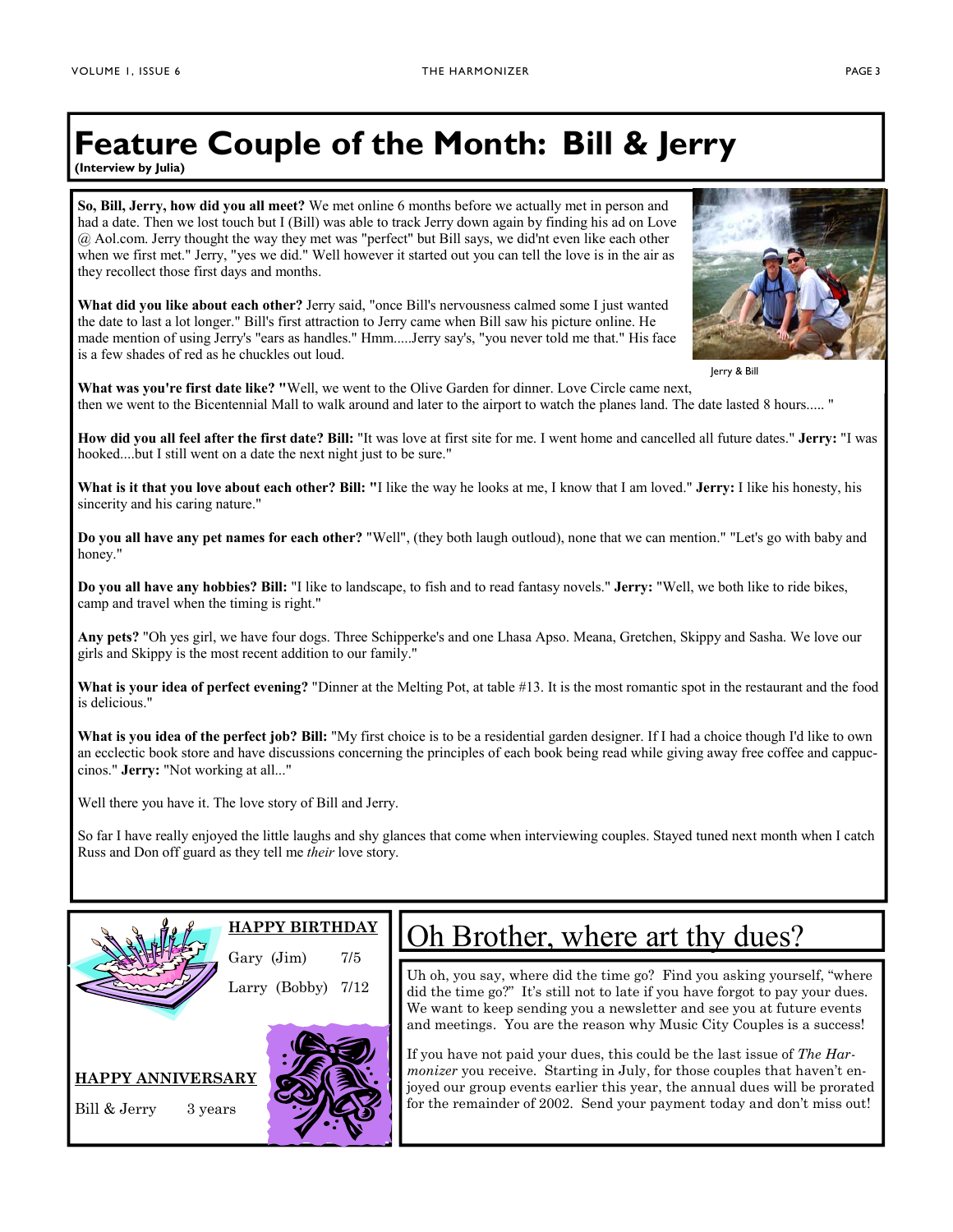

### **A Middle Tennessee Gardener's Journal**

### **The Glory of the Morning Glory**

As a boy growing up in the mountains of East Tennessee, I was always amazed by the little vines with beautiful flowers that grew in my grandparents' garden. I was no less amazed by the fervor in which they, my grandparents, systematically ripped the plants from the ground every chance they had!

Apparently the plants that I so loved were quite capable of choking out an entire row of green beans in a single bound, but that didn't stop me from loving them. Now as an adult, I see the common morning glory and its close cousins for sale at local garden centers at premium prices. This assures me that I am not the only one with a love of this beautiful climber with a flower that lasts only one day.

Today, as a small group from Music City Couples were riding our bikes along Shelby Bottoms Greenway, Julia (of Julia and Tara, our Events & Hospitality Couple) called my attention to a small white flower appearing at odd intervals, peaking its head above the bramble that grows along the asphalt trail. It was none other than my old friend the Morning Glory! May you too come to see the glory of the Morning Glory!

### **Recipe of the Month: Pork Tenderloin**

#### INGREDIENTS:

- 
- 
- 1 teaspoon dried rosemary and the set of  $\alpha$  and  $\alpha$  stables as a stable sugar
- 1 teaspoon crushed majoram 1 cup apple juice
- 1 (6 pound) pork tenderloin 2/3 cup real maple syrup
- 1 teaspoon dried sage 4 medium tart apples cored and cut into 1 inch chunks
- 1 teaspoon dried thyme 1 large red onion cut into 1 inch chunks
	-
	-
	-

### DIRECTIONS:

Combine the sage, thyme, rosemary, majoram, salt and pepper. Rub over roast. Cover and refrigerate roast for several hours or overnight. Preheat oven to 325 degrees. Place roast in a shallow roasting pan and bake for 1 to 1 1/2 hours. Drain fat. Mix apples and onion with brown sugar. Spoon around roast and continue to cook for 1 hour more or until the internal temperature of the roast is 160 degrees. Transfer the roast, apples and onion to a serving platter and keep warm. Skim excess fat from meat juices. Pour drippings into a heavy metal skillet. Stir in apple juice and syrup. Cook and stir over medium-high heat until liquid has been reduced by half, about 1 cup. Slice the roast and serve with gravy.

Yield: 8 servings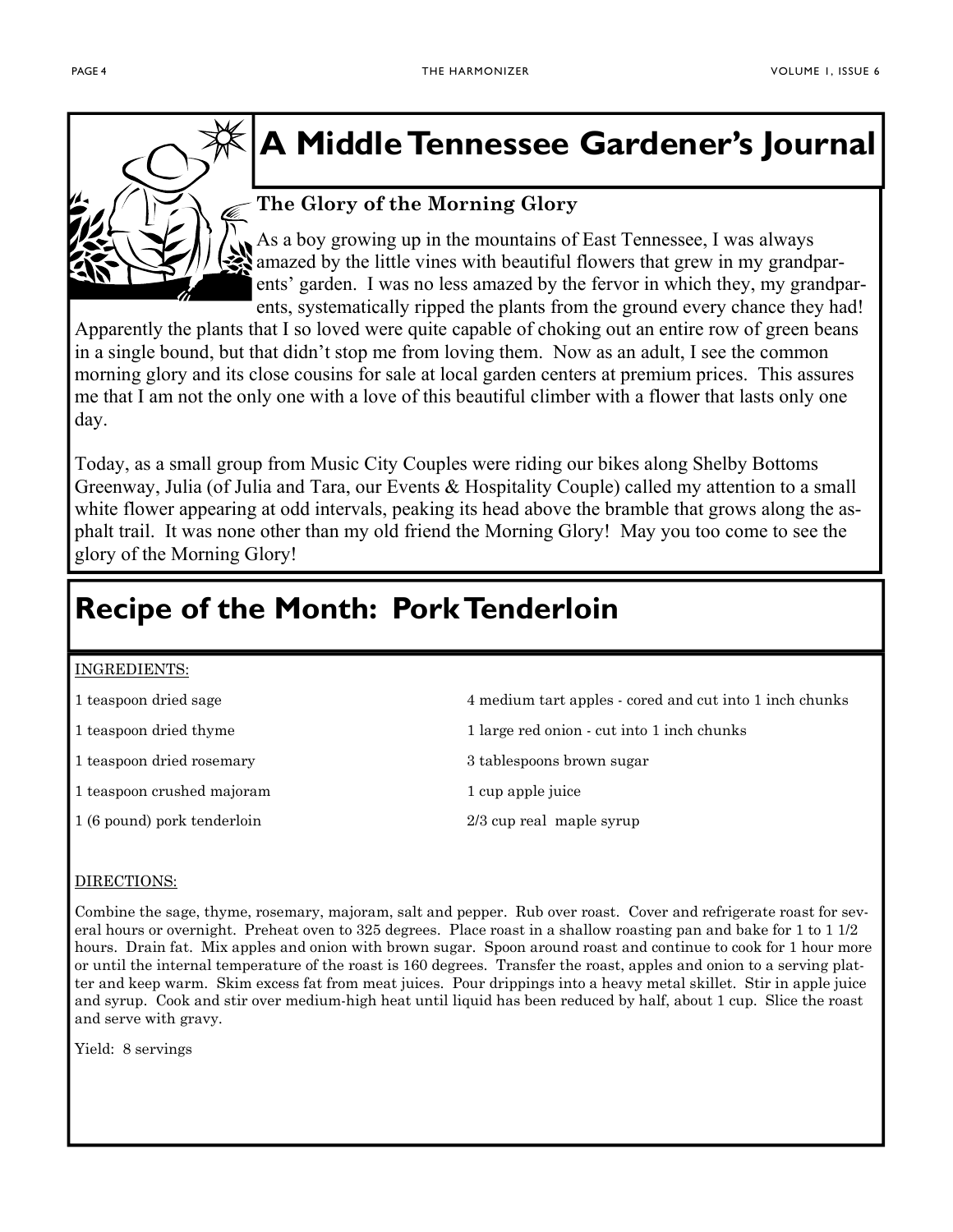# **PRIDE 2002 Pictures**

Due to the size of the file being sent for conversion, some pictures were deleted for editorial necessity. Thanks for your understanding.



The new Music City Couples Logo unveiled at PRIDE this year



Bill, Steve, Julia, Stefan, Back: Bobby and Larry march in PRIDE with our new banner.

Once again, the Nashville Storms continue to be very busy. Several new things are coming up this month that range from an art point of view to the sports enthusiast. A new group called Storms View is being organized by the Storms to promote gay and lesbian artists. For the sports enthusiasts, now is the time to get registered for the upcoming fall bowling league. Don't forget to also mark your calendar for the June 30th Heat Wave Carnival and cookout at the Toolbox from 3pm to 10pm. For more information, visit the Nashville Storms website at **www.NashvilleStorms.com**.